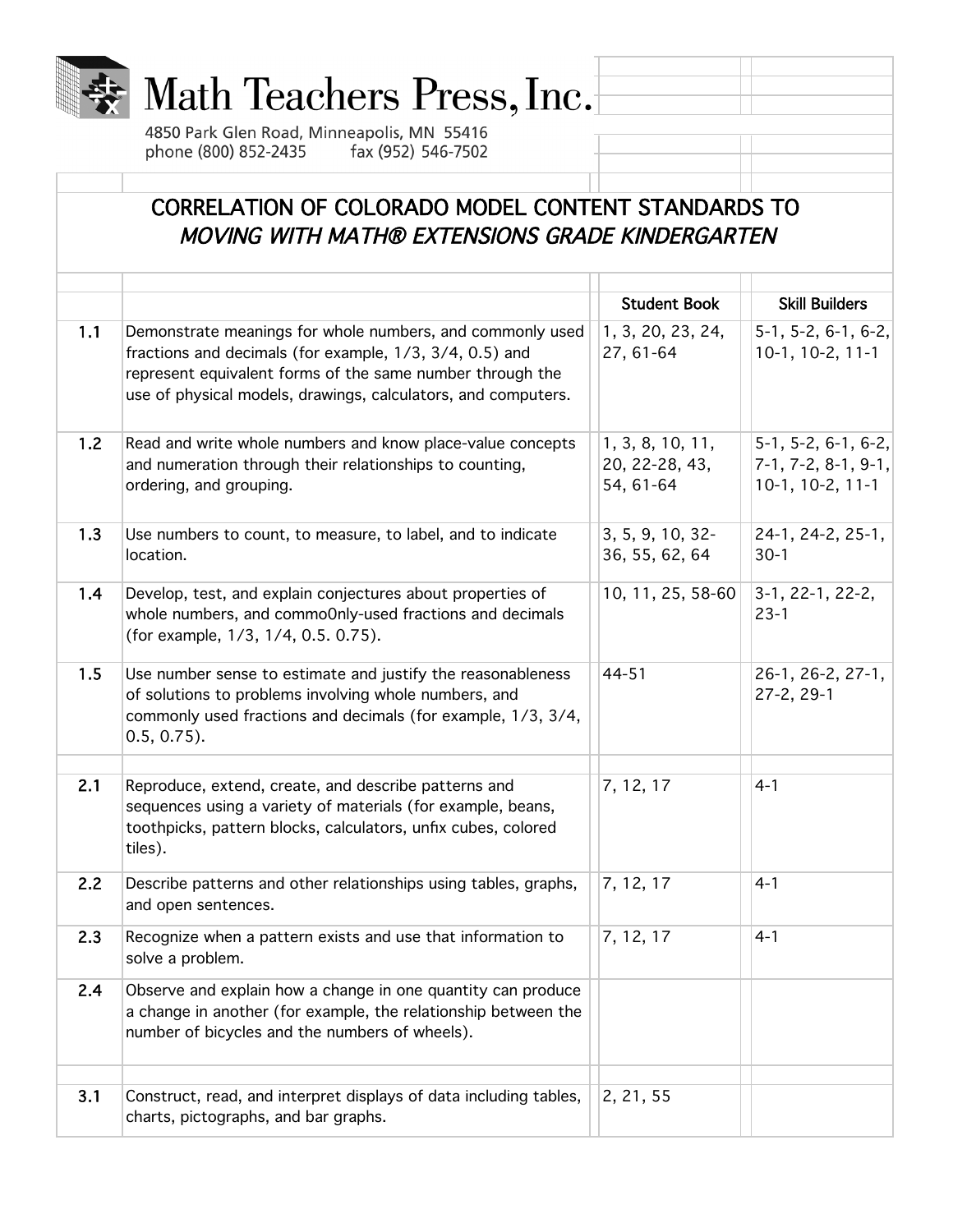|     |                                                                                                                                                                                              | <b>Student Book</b>      | <b>Skill Builders</b>                                           |
|-----|----------------------------------------------------------------------------------------------------------------------------------------------------------------------------------------------|--------------------------|-----------------------------------------------------------------|
| 3.2 | Interpret data using the concepts of largest, smallest, most<br>often and middle.                                                                                                            | 2, 21, 55                |                                                                 |
| 3.3 | Generate, analyze, and make predictions based on data<br>obtained from surveys and chance devices.                                                                                           |                          | $23 - 1$                                                        |
| 3.4 | Solve problems using various strategies for making<br>combinations (for example, determining the number of<br>different outfits that can be made using two blouses and three<br>skirts).     |                          | $23 - 1$                                                        |
| 4.1 | Recognize shapes and their relationships (for example,<br>symmetry, congruence) using a variety of materials (for<br>example, pasta, boxes, pattern blocks).                                 | 13-16, 18, 19            | 15-1, 16-1, 29-2                                                |
| 4.2 | Identify, describe, draw, compare, classify, and build physical<br>models of geometric figures.                                                                                              | 13-16, 18, 19            | 15-1, 16-1, 29-2                                                |
| 4.3 | Relate geometric ideas to measurement and number sense.                                                                                                                                      | 38                       | $20 - 2$                                                        |
| 4.4 | Solve problems using geometric relationships and spatial<br>reasoning (for example, using rectangular coordinates to locate<br>objects, constructing models of three-dimensional objects).   | 18, 19                   | $16 - 1$                                                        |
| 4.5 | Recognize geometry in their world (for example, in art and in<br>nature).                                                                                                                    | $13 - 16$                | $5 - 1$                                                         |
| 5.1 | Know, use, describe, and estimate measures of length,<br>perimeter, capacity, weight, time, and temperature.                                                                                 | 29-31, 38, 39            | $17-1, 18-1, 19-1,$<br>$21 - 1$                                 |
| 5.2 | Compare and order objects according to measurable attributes<br>(for example, longest to shortest, lightest to heaviest).                                                                    | 6, 37, 40-42             | $1-1, 2-1, 3-1, 14-$<br>1, 18-1, 20-1, 20-<br>$\overline{c}$    |
| 5.3 | Demonstrate the process of measuring and explain the<br>concepts related to units of measurement.                                                                                            | 38, 39                   | $20 - 2$                                                        |
| 5.4 | Use the approximate measures of familiar objects (for example,<br>the width of your finger, the temperature of a room, the weight<br>of a gallon of milk) to develop a sense of measurement. | 38, 39                   | $20 - 2$                                                        |
| 5.5 | Select and use appropriate standard and non-standard units of<br>measurement in problem-solving situations.                                                                                  | 37-39                    | 20-1, 20-2                                                      |
| 6.1 | Demonstrate conceptual meanings for the four basic arithmetic<br>operations of addition, subtraction, multiplication, and division.                                                          | 23, 24, 43-53, 56-<br>60 | 22-1, 22-2, 26-1,<br>26-2, 27-1, 27-<br>2,2 8-1, 29-1, 29-<br>2 |
| 6.2 | Add and subtractt commonly-used fractions and decimals using<br>physical models (for example, 1/3, 3/4, 0.5, 0.75).                                                                          | 59,60                    |                                                                 |